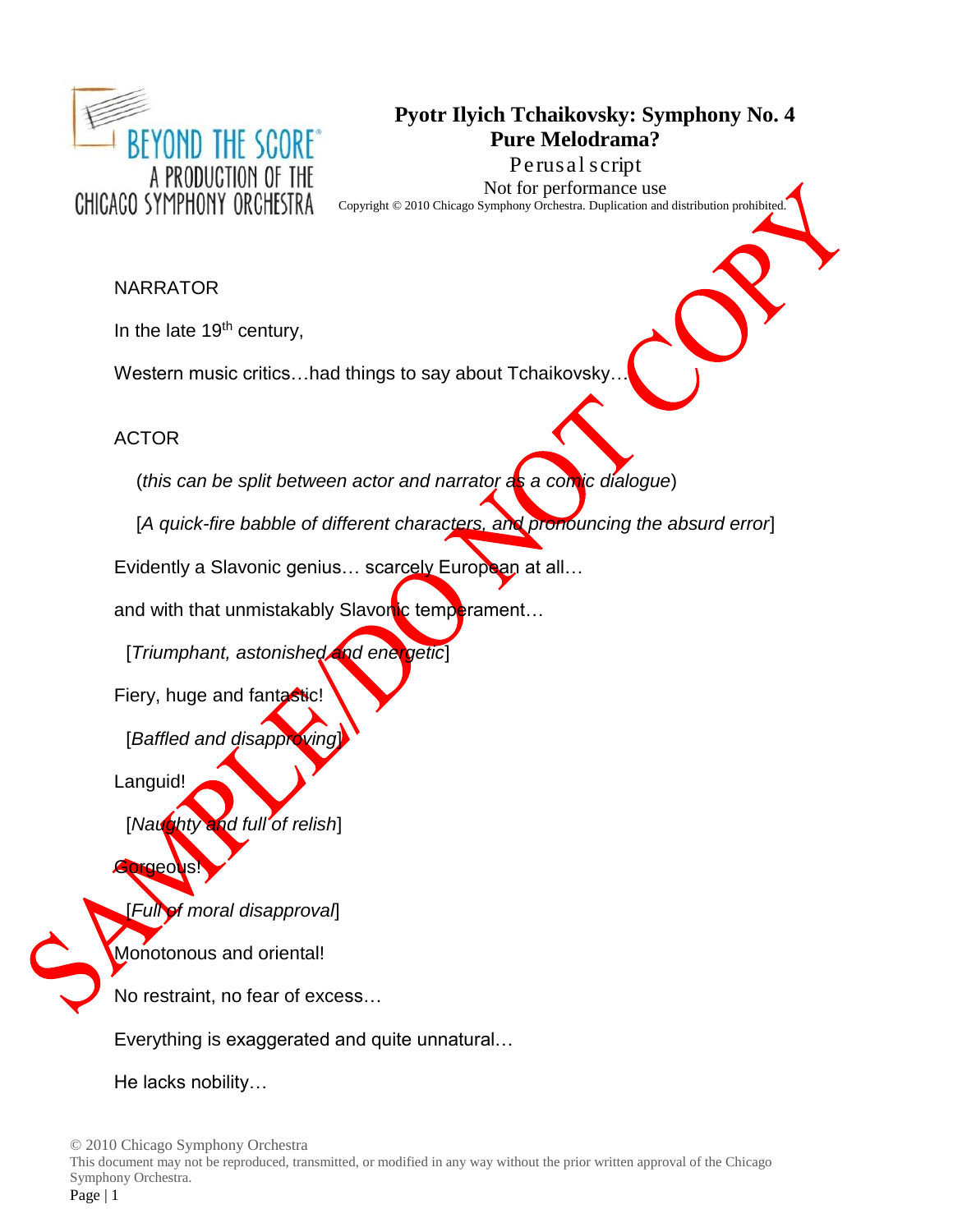A confessed voluptuary…

[*Outraged and bewildered, like an exclamation*]

This music is full of of supernatural episodes…

completely unmotivated and produced by a glaringly obvious machinery…

[*Urgently arguing the other side*]

There are entertaining passages of romance and revelry…

[*Outraged again*]

From the symphonic point of view, these are the purest humbu

[*As though conciliating*]

The symphony's notablest merit is its freedom from frightful effeminacy...

[*Absolutely outraged*]

But there is no depth…

This composer has the singular power of being tragic, momentous, and romantic...

about nothing at all…

**ME 1 Movement 1, Bars 1-13: 36"** 

**NARRATOR** 

First of March, 1878... Florence, Italy...

Tchaikovsky… to Nadezhda von Meck… his patron… whom he has never met... ACTOR

Precious Nadyezhda Filaretovna! [*Nad-Yezh-da Fila-Ret-ovna*]

Your letter gave me such joy…

How happy I am you liked our symphony… that it entered your heart…

that you experienced what I felt…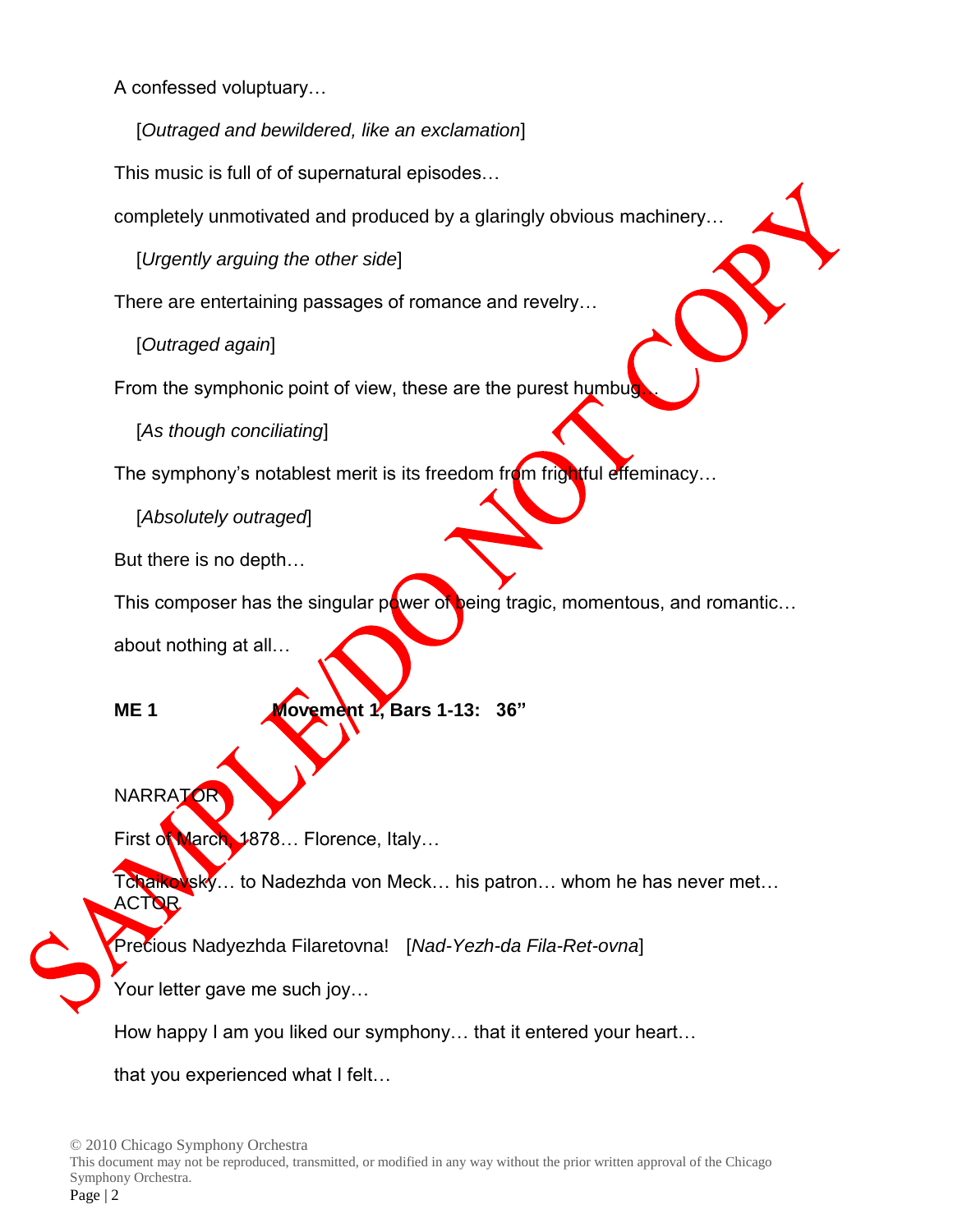You ask whether it has a program… a meaning…

It does... but I can tell that only to you... and only in a general way...

The beginning is the seed of everything…

This is… FATE…

hanging above us like the sword of Damocles…

and poisoning the soul…

NARRATOR

Goethe… Pushkin… Berlioz… Byron…

So many Romantics were haunted by this idea…

#### ACTOR

…the deaf tyranny of Fate,

The ruling principle of Hate

Which for its pleasure doth create

The things it may annihilate

NARRA

This was a time of terrifying change... and revolutions...

And new discoveries in science, shattering the old ways of explaining things...

Fate'... was a way to dramatize what we cannot understand...

ACTOR

The Force of Destiny!

© 2010 Chicago Symphony Orchestra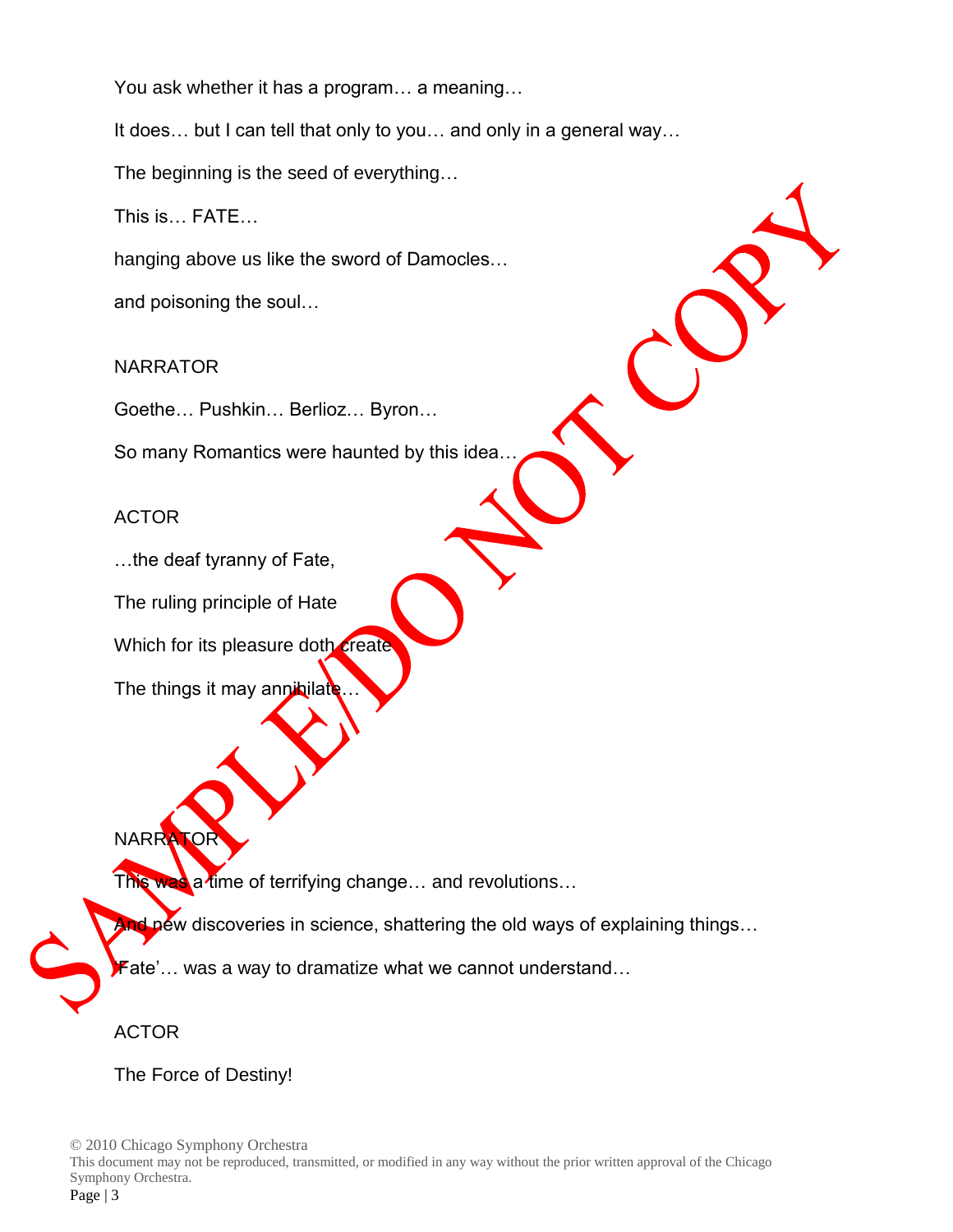Only months before beginning his Fourth Symphony…

Tchaikovsky was swept away by a new French opera…

# ACTOR

Bizet's 'Carmen' is a masterpiece! And what a subject!..

I cannot play the final scene without weeping…

On the one hand, the coarse gaiety of the common crow

enjoying themselves at a bullfight…

On the other, the tragedy of the central characters...

driven... by Fate... to inescapable destruction!

**ME 3** Bizet Carmen prelude – 2<sup>nd</sup> section – Andante moderato **Bars 14: 8"** 

**NARRAT** 

o 19<sup>th</sup> century music-lovers, 'Fate' meant... above all...

the opening of Beethoven's Fifth symphony…

which the composer himself – according to a most unreliable witness –

called…

# ACTOR

Fate… knocking at the door!

© 2010 Chicago Symphony Orchestra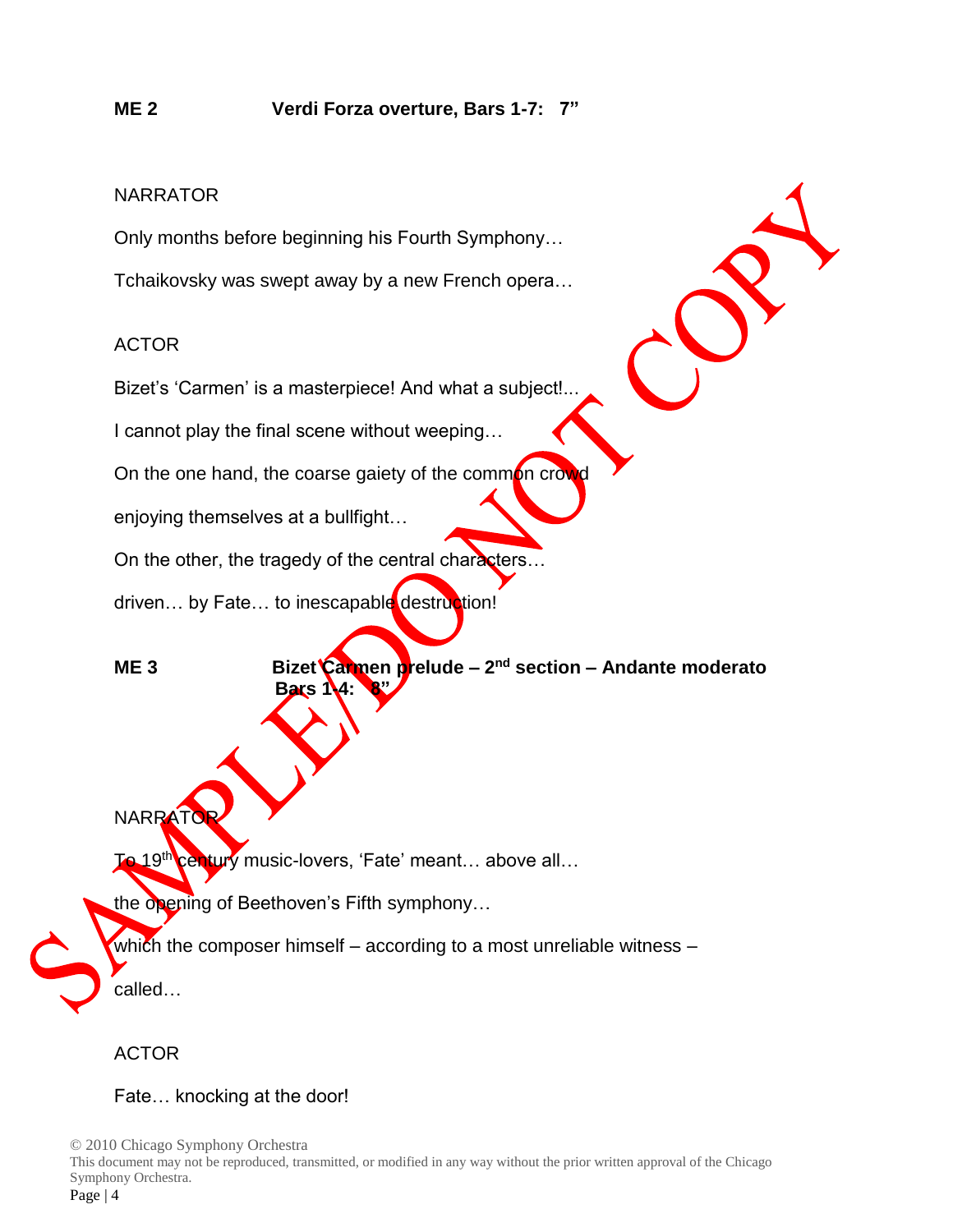# **ME 4 Beethoven Sym. 5 – movement 1, 1st 4 notes Bars 1-2: 3"**

#### ACTOR [*proudly*]

My Fourth Symphony imitates Beethoven's Fifth…

But not its music… its idea…

**ME 5 Mvt 1, Bars 1-3 (to 2nd beat): 8"**

#### NARRATOR

Tchaikovsky was essentially... a dramatic composer.

Even in symphonies… he thought theatrically…

In those days, theater was above all melodrama...

a style of shocks and exaggeration

that grew up with the invention of new technologies...

Footlights… spotlights ... gas, limelight and electricity…

Emotion could now be heightened by bright lights...

and dark shadows...

And to make these shadows more 'dramatic', actors leaned ...

bent at the diagonal ... stretched out their arms...

and dragged their cloaks behind them...

In this new-style theater, everything reflected these 'diagonals'…

acting… scenery… costumes… and the music…

**ME 6 Mvt 1, Bar 4 to bar 7: 8"**

© 2010 Chicago Symphony Orchestra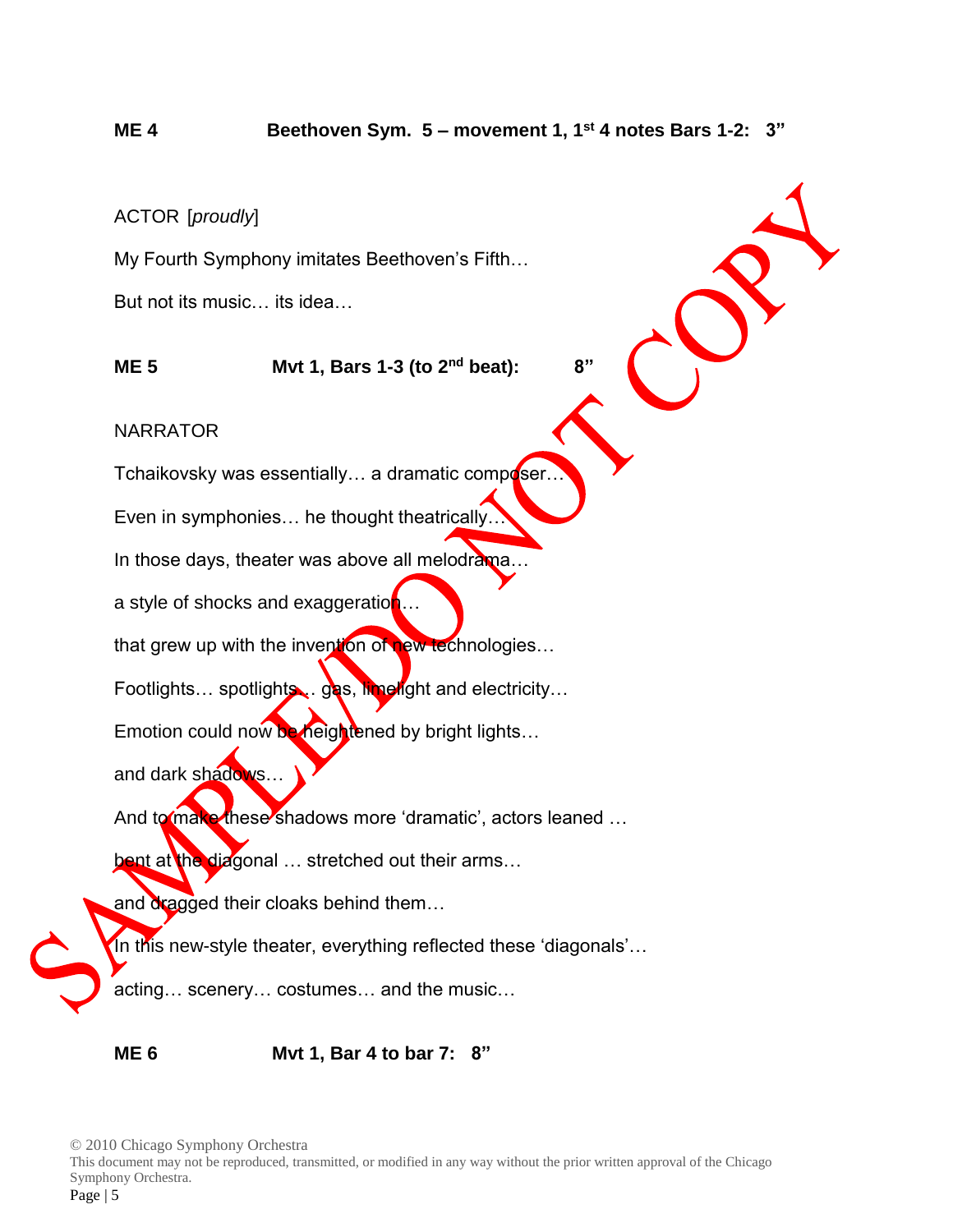Melodrama is about the strongest contrasts…

darkness and light… hope and despair…

corruption and innocence… crime and punishment…

and in music…

thunder… and the sweetness of a simple melody…

**ME 7 Mvt 1, Bars 21-3: 11"**

#### NARRATOR

These were signs… that everybody recognized…

The horncalls of an unknown fate... marching armies...

longing and despair…

and the falling semitone that represented... tears...

**ME 8 Mvt 1, Bars 24-26: 10"** 

**NARRATOR** 

Archetypal situations were reenacted endlessly...

shipwrecks... nocturnal terrors in the graveyard...

the abandoned prisoner in the dungeon...

and the brilliant and crowded ballroom in the palace...

Russians found these ballroom scenes especially significant…

For at these high-society gatherings… in St Petersburg and Moscow…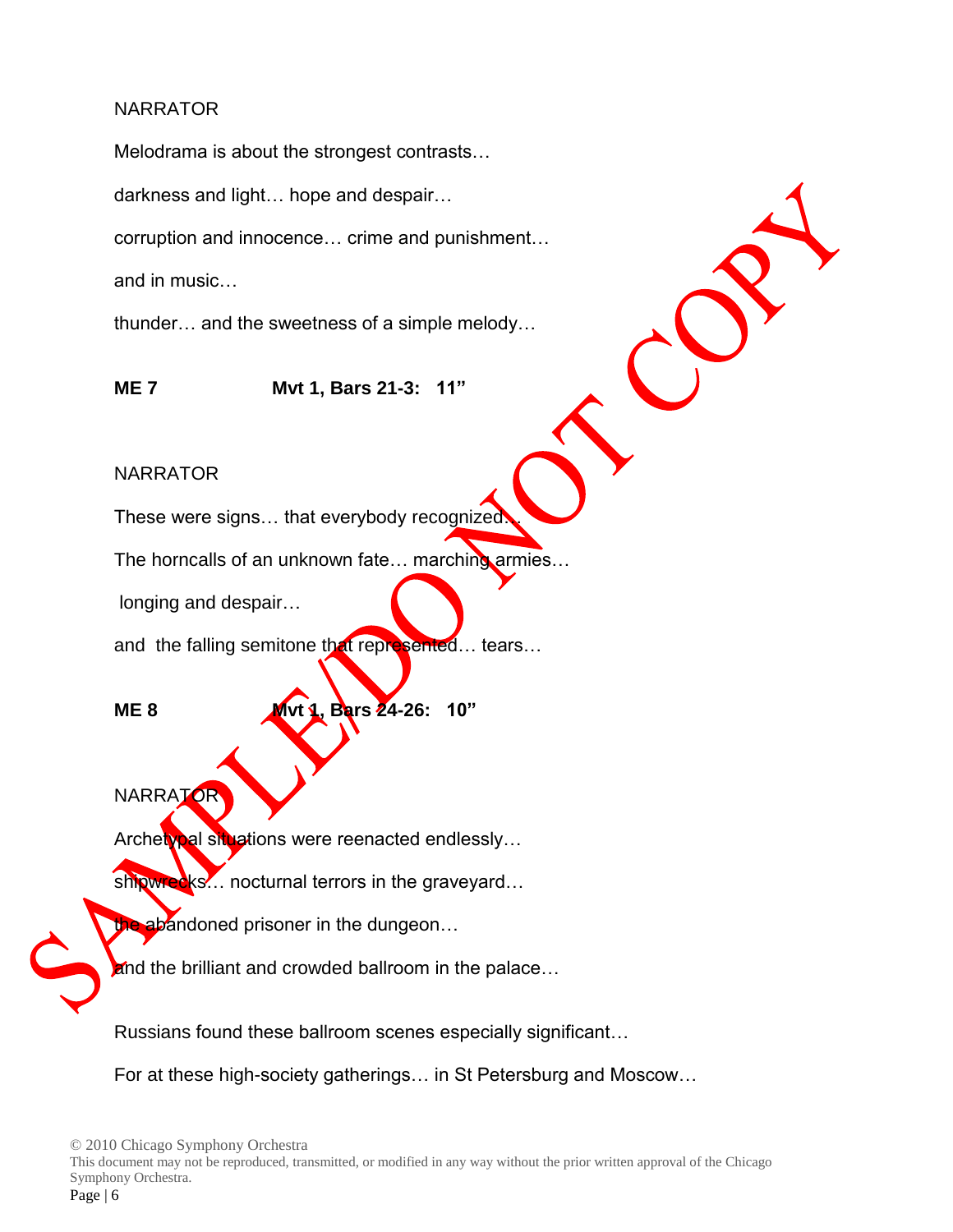young men and women of the ruling classes met each other…

From Tolstoy's 'War and Peace'…

# ACTOR [*urgently*]

Natasha was going to the first grand ball of her life.

She had gotten up at eight in the morning and spent the day in feverish an

In the cold darkness of the carriage, she imagined what awaited her

Brightly lit rooms, music, flowers, dancing…

all the gilded youth of Petersburg… the Emperor…

The noise was deafening, light and brilliance dazzled hel

Stairway mirrors reflected gorgeous dresses

diamonds and pearls on naked arms and necks...

She stood, her own thin arms lowered, her barely defined bosom rising rhythmically, holding her breath…

Her shining, frightened eyes looked straight ahead, ready for the greatest happiness…

or the greatest sorrow...

From the gallery came the sounds and rhythm... of a waltz<sup>i</sup>...

**ME 9 Mvt 1, Bars 27-35: 27"**

# NARRATOR

Not just a pretty picture, but a moment in a drama…

© 2010 Chicago Symphony Orchestra This document may not be reproduced, transmitted, or modified in any way without the prior written approval of the Chicago Symphony Orchestra. Page | 7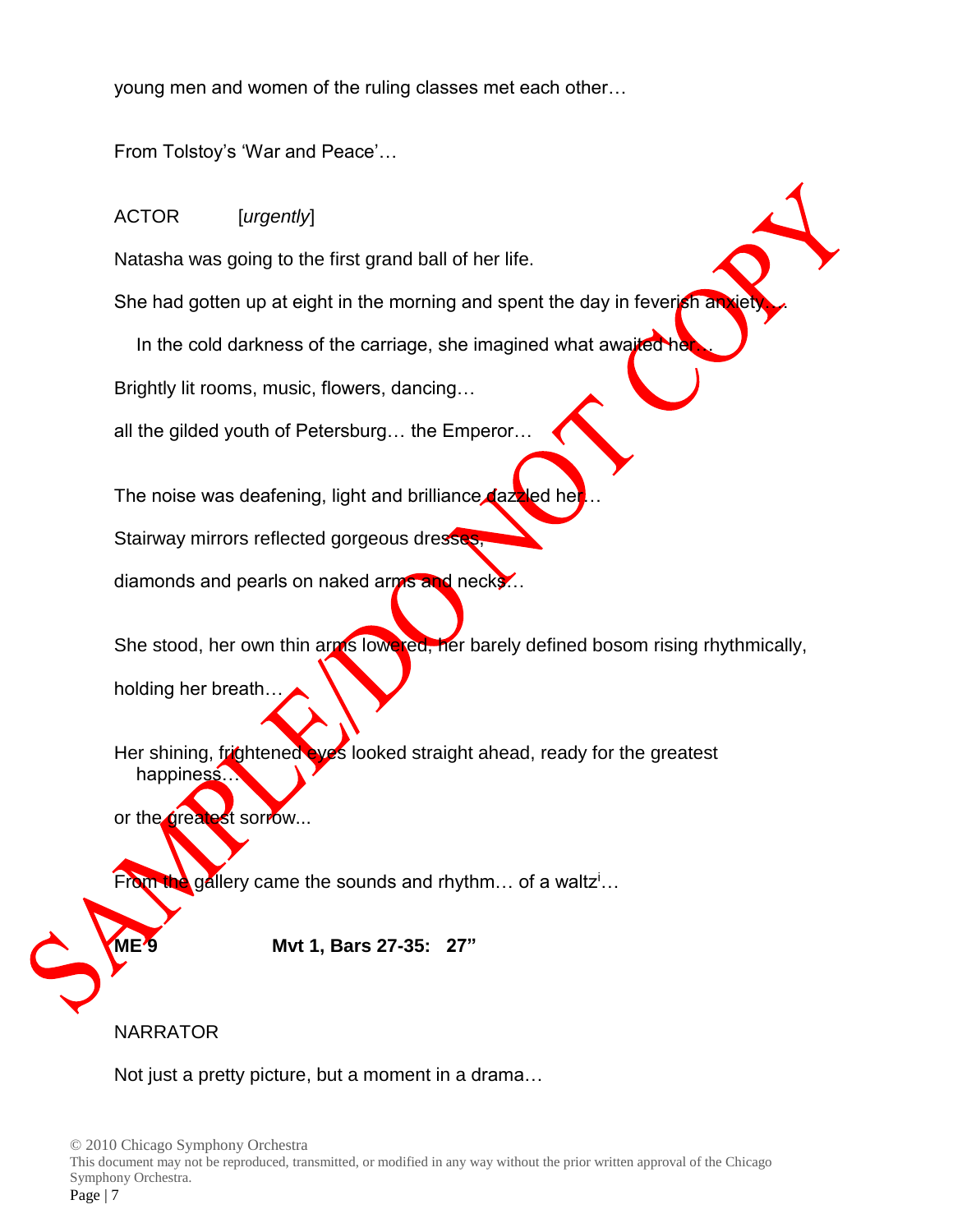Tolstoy uses glittering visual imagery…

Tchaikovsky… a confusion of three waltzes simultaneously…

A quick one…

**ME 10 3/8 waltz, Score: 6"**

A medium one…

**ME 11 3/4 waltz, Score: 5"**

And a slow one…

**ME 12** 9/8 waltz, Score:

NARRATOR

The Romantic ballroom was a place not just of pleasure... but of anxiety...

The waltz was provocative... the only dance where...

a man could publicly place his hand upon the body of a girl...

such a moment, either might discover the love of their life...

or the destroyer of their soul...

**KCTOR** 

Natasha's desperate, rapt face caught Prince Andrei's eye....

He suggested a turn of the waltz…

Ready for despair and ecstasy, she lit up with a grateful, childlike smile....

© 2010 Chicago Symphony Orchestra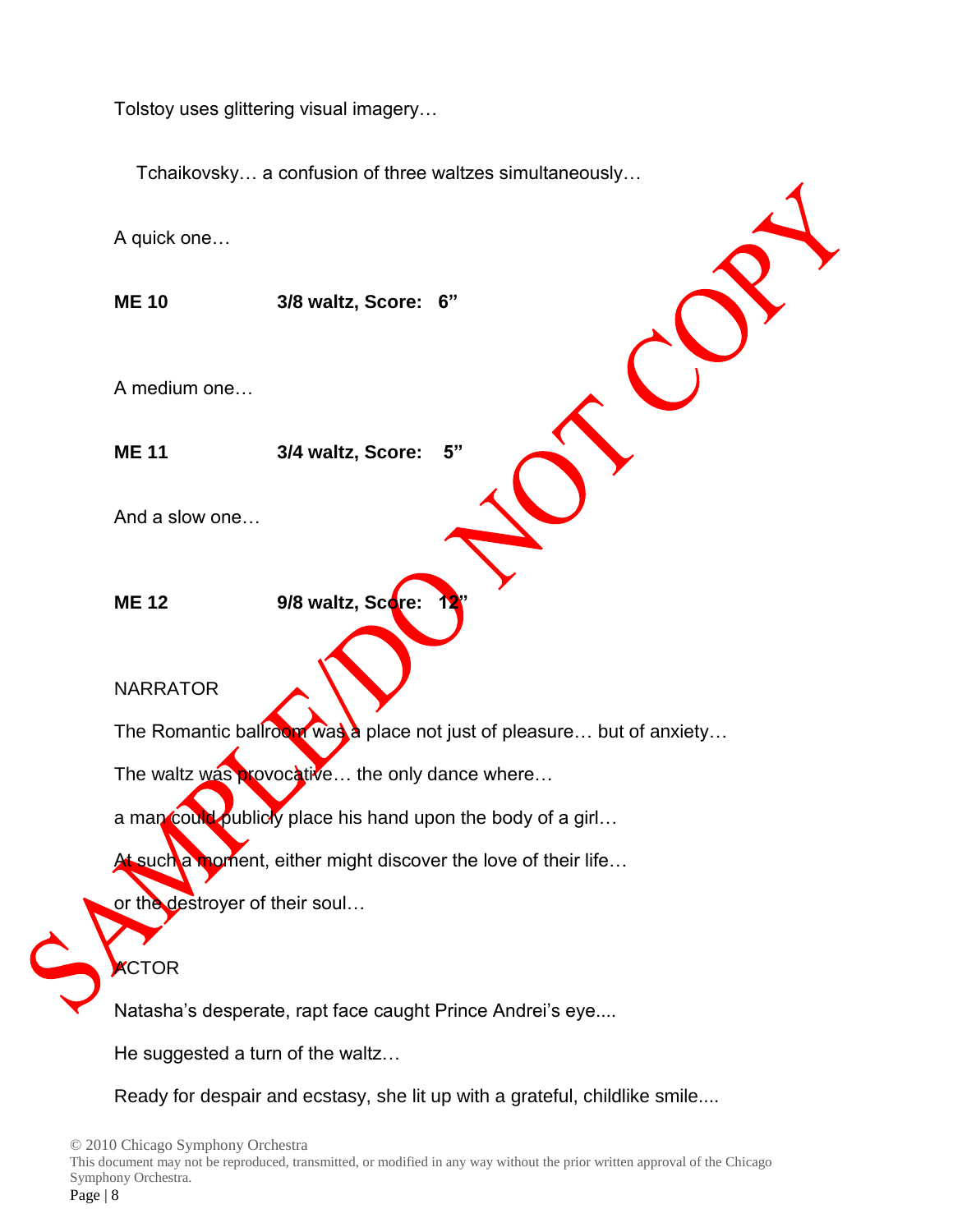She was in that highest state of happiness when a person becomes…

perfectly kind and good…

and cannot believe… in evil, unhappiness and grief…

**ME 13 Mvt 1, Bars 70-86 (downbeat only): 39"**

#### NARRATOR

In melodrama… when emotions overflowed…

characters lost the power of speech... stuttered... gasped

Their hearts beat wildly…

ACTOR [*urgently*]

Natasha's eyes looked everywhere at once: she saw nothing clearly,

her pulse beat a hundred times a minute, the blood throbbed in her heart...

**ME 14 Mxt 1, Bar 86/o bar 91: 15"** 

ACTOR **Droudly** 

You criticize me for composing in this way...

But I would not wish symphonic works to come from my pen expressing nothing...

and consisting of empty play with chords, rhythms and modulations...

There is not a note here which I did not feel…

**ME 15 Mvt 1, Bar 91 to bar 103: 30"**

ACTOR [*continuing the previous thought*]

© 2010 Chicago Symphony Orchestra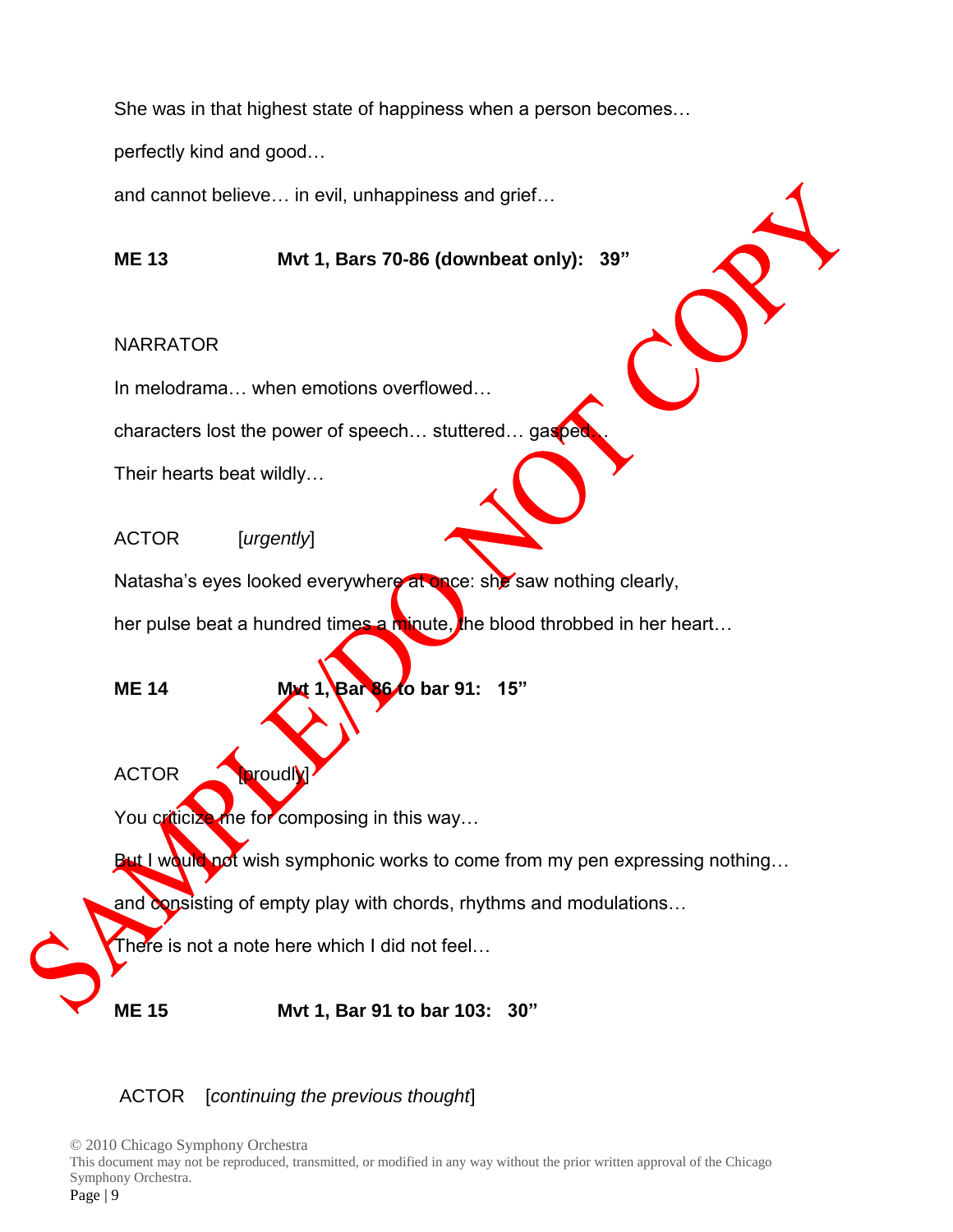You say my symphony is programmatic,…

I cannot imagine why you consider this a defect…

Of course it has a program, but not one that can be formulated in words…

A symphony should express everything for which there are no words…

### NARRATOR

Nonetheless... writing to his patron, who was paying for this music

Tchaikovsky tried to find words... to explain what happens next

# ACTOR

Suddenly... amid this bleak and hopeless reality

there appears a sweet and gentle daydream

# NARRATOR

Still a waltz... but different

**ME 16 Mvt 1, Bar 115 to bar 121: 22"** 

NARRATOR

A new melody… A new character emerges from the swirl of dancers…

**ME 17 Mvt 1, Bar 121 to bar 127: 27"** 

**KCTOR** 

A blissful, radiant human image hurries by and beckons you away…

Everything gloomy and joyless is now forgotten…

Daydreams envelop the soul completely…

© 2010 Chicago Symphony Orchestra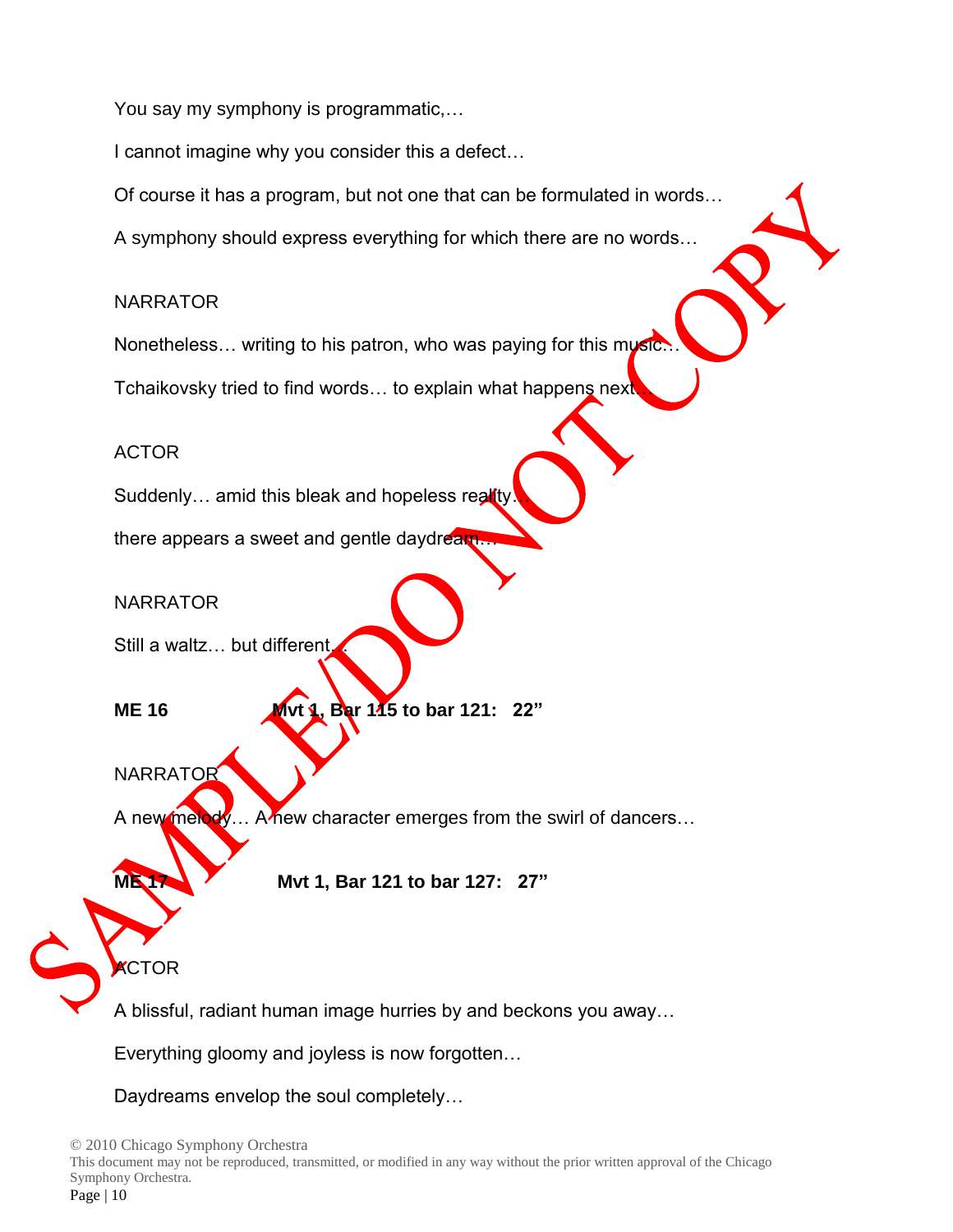# **ME 18 Mvt 1, Bar 133 to bar 135: 10"**

#### ACTOR

There she is! There she is! My happiness!

**ME 19 Mvt 1, Bar 135 to bar 137: 9"**

NARRATOR

This was a common image of the time…

an unknown girl…

glimpsed for a moment through the busy hubbub of a high society ball...

Just after finishing this symphony, Tchaikovsky wrote this song...

[*a distant recording of this song underneath what follows*]

ACTOR [*wait for the music to be heard, then push on*]

Amidst the noise of the ball,

In the swirl of the crowd

I saw you.

Your face was mysterious,

**Our eyes shone with sadness,** 

Your voice was as clear as a faraway flute,

Or a wave on the sea.

Now when I lie awake at night,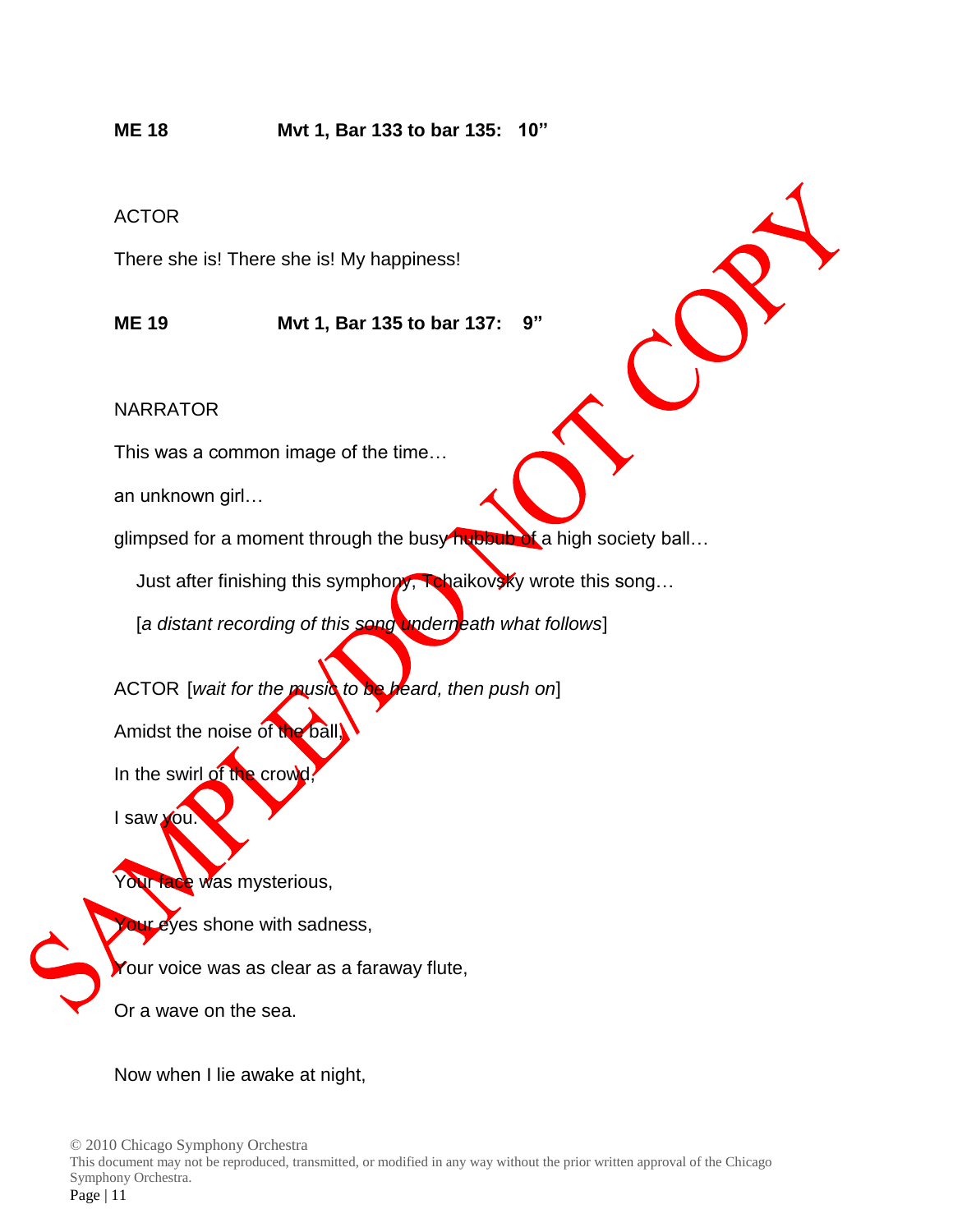I know… I love you…

#### **ME 20 Mvt 1, Bar 147 to bar 201: 2'07"**

ACTOR [*forcefully*]

No! It was only a dream…

And Fate has awoken you…

tearing you from the peace and happiness you long for…

#### NARRATOR

In his private life, Tchaikovsky was homosexual.

But recently... he'd begun thinking he should find himself a woman he could marry…

#### ACTOR

I live a selfish life…

I work for myself, look after myself, strive only for my own well-being...

This is a calm and productive way to live... but also dry and dead and narrow...

**ME 21 Mvt** 1, Bar 201 to bar 206: 14"

May 1st, 1877…

ACTOR.

I am nervous and irritable, and my symphony progresses with difficulty…

Nonetheless, three movements are complete… and I've started the finale…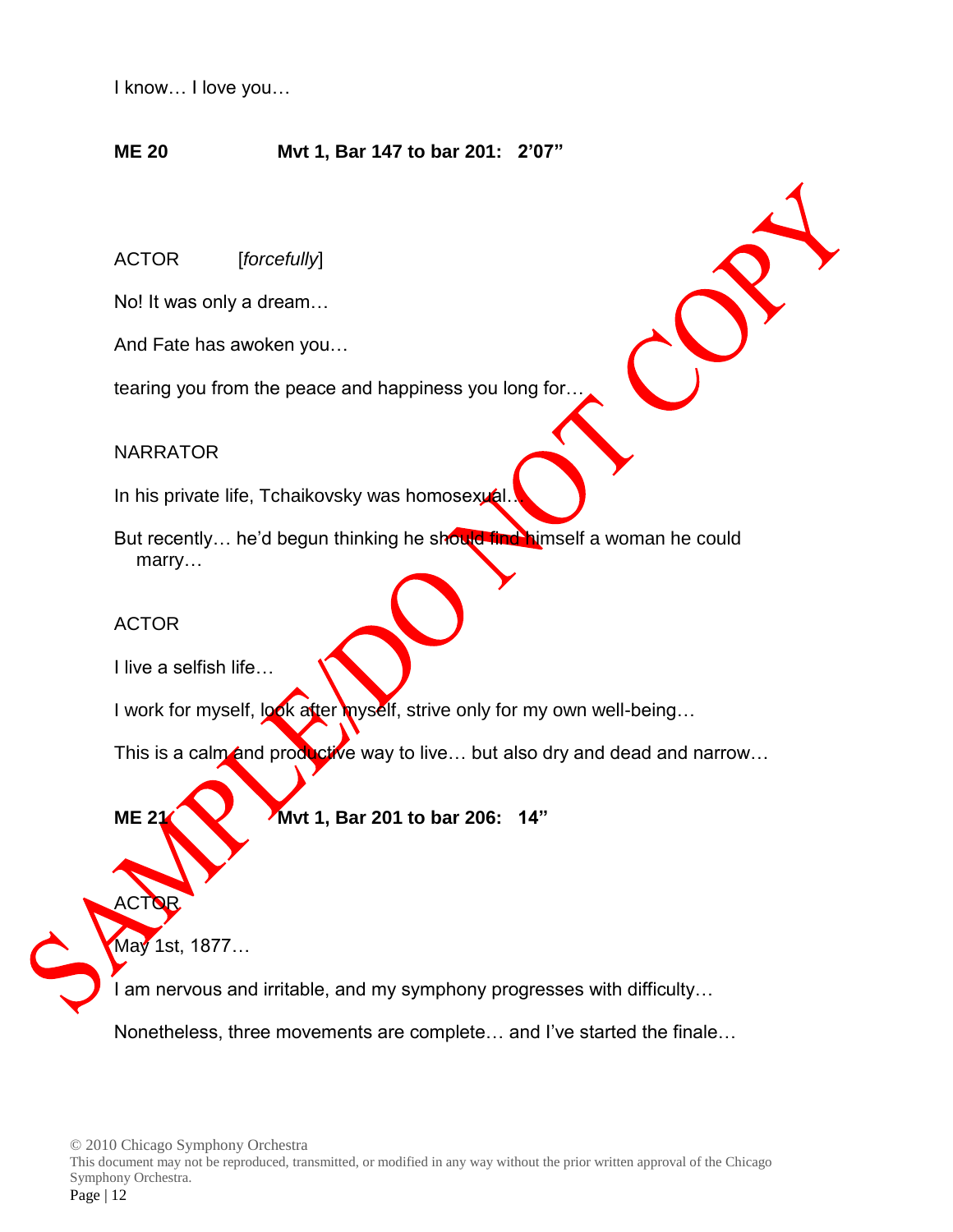At this moment, Fate… really… intervened…

Tchaikovsky received a love letter… from a young music student he barely knew…

Antonina Milyukova…

**ME 22 Mvt 1, Bar 215 to bar 221: 18"**

#### ACTOR

She wrote so genuinely and warmly, that I answered.

something I'd always avoided before…

And although I offered her no hope of returning her feelings...

We began to correspond …

#### NARRATOR

The result was a disaster

A crisis of a kind he'd only recently imagined in his symphony...

ACTOR

**ME 23 Mvt 1, Bar 246 to bar 283: 1'39"**

Why did I do this?

It seemed that Fate had driven me towards this girl...

I told her I could feel nothing for her... except sympathy...

But her reply convinced me I had a simple choice…

I could preserve my freedom at the price of this girl's death…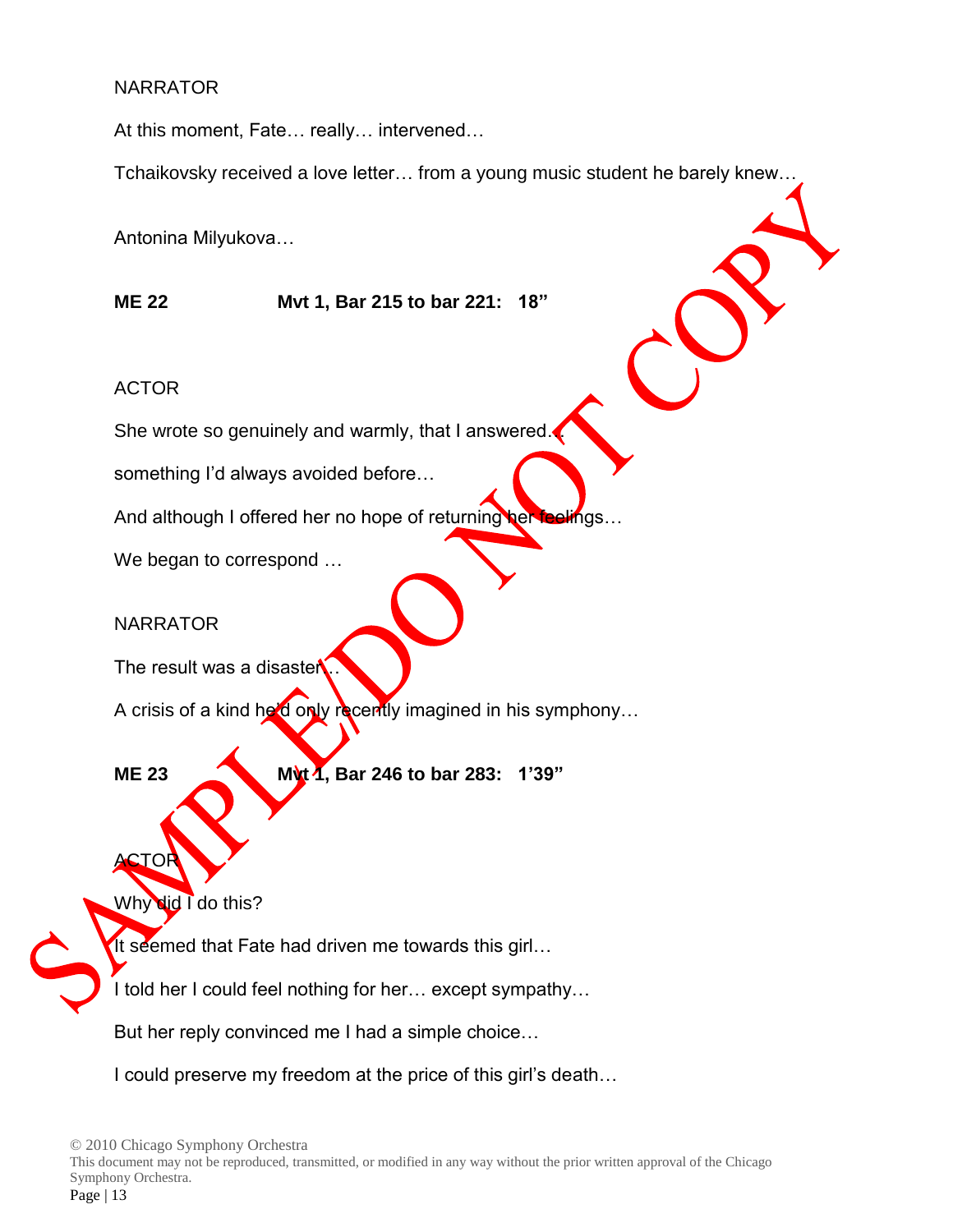or I could marry her, although I did not love her…

# **ME 24 Mvt 1, Bar 284 to bar 291: 21"**

ACTOR

I had lived 37 years with an aversion to marriage... and now I had to change my life…

To get accustomed to this future, I went off to the country for a month.

**ME 25 Mvt 1, Bar 299 to bar 303 – Horns only: 15"**

### ACTOR

The quietness of country life... had a wholesome effect on me...

I decided not to escape my destiny... and my fateful encounter with this girl...

**ME 26 Mvt 1, Bar 355 to bar 372: 42"**

#### NARRATOR

In July, Tchaikovsky made the long journey back to Moscow...

ACTOR

In a day or two, my marriage to this woman will take place...

What happens afterwards, I do not know...

am marrying without love,

because circumstances have made it impossible to do otherwise…

**ME 27 Mvt 1, Bar 381 (2nd time) to bar 402: 33"** 

© 2010 Chicago Symphony Orchestra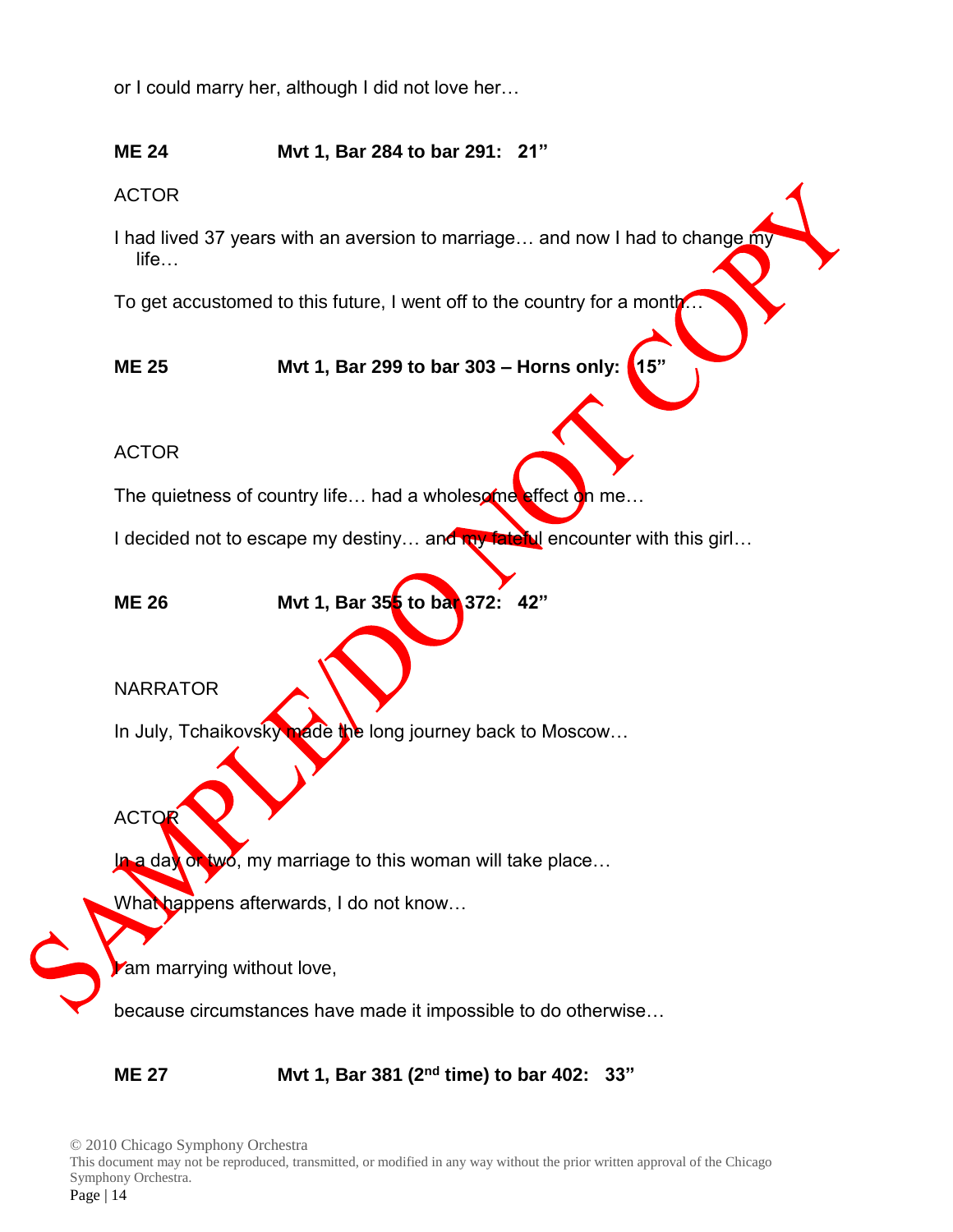No-one knows exactly why Tchaikovsky took this step… But one reason might have been that, as he was finishing this Fourth Symphony in the month of May… he was engulfed by an idea for a new opera, on the most beloved tale in all of Russian literature… Pushkin's 'Eugene Onegin'…

In that poem, catastrophe takes place…

when a young girl declares her love to an older man she barely knows...

and he rejects her…

Tchaikovsky chose to do the opposite...

**ME 28 M**vt 1, Bar 402 to bar 411: 16"

ACTOR

Tolichka, yesterday was the most painful day of all...

It seemed my life was broken for ever... and I suffered unutterable despair...

thout my love for you and those close to me, it would have ended very badly...

# **NARRATOR**

Tchaikovsky…writing to his brother… only days after he had married…

In the words of the hero of his new opera…

© 2010 Chicago Symphony Orchestra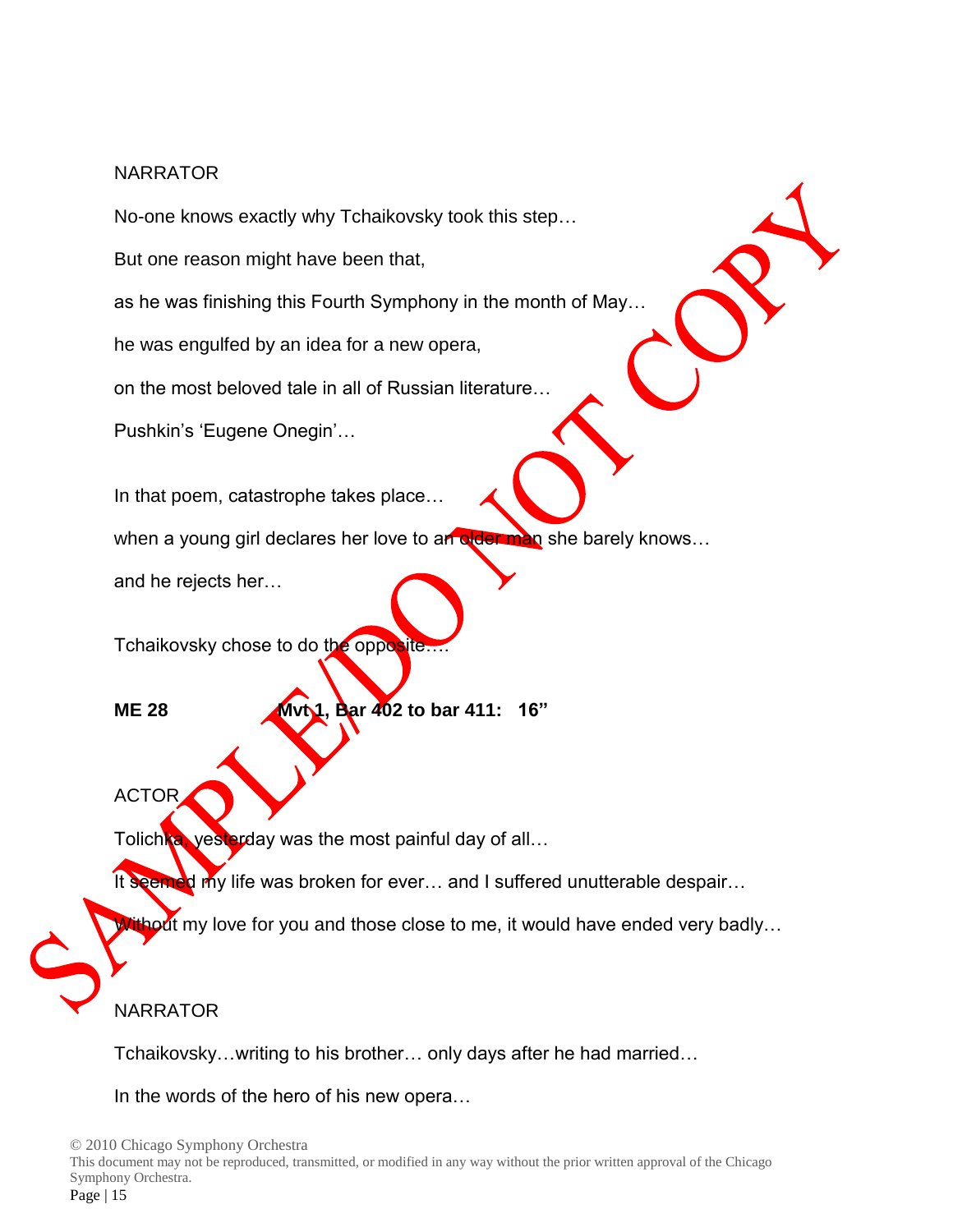#### ACTOR

Shame!... Despair!… What a miserable fate is mine!

**ME 29 Mvt 1, Bar 411 to end of movement: 19"**

#### NARRATOR

Art as prophecy…

An idea possessing many Russians at this time…

Musorgsky… Dostoyevsky… and romantic painters like Repin and Surikov…

who made terrifying images of the Russian past

to warn of what might become the Russian future

And when prophecies come true, decisions must be made...

Faced with this astonishing concatenation between imagination and his life...

Tchaikovsky did as the second movement of his symphony ordained...

He retreated to the countryside.

ACTOR

I cannot imagine living anywhere other than in the Russian countryside...

Words cannot express how intensely I feel the beauty of this landscape...

and the quiet... which I need more than anything...

# **MARRATOR**

The sound of plucked strings like an ancient village lute or a lyre…

**ME 30 Mvt 2, Bars 2-5 - Strings only : 8"**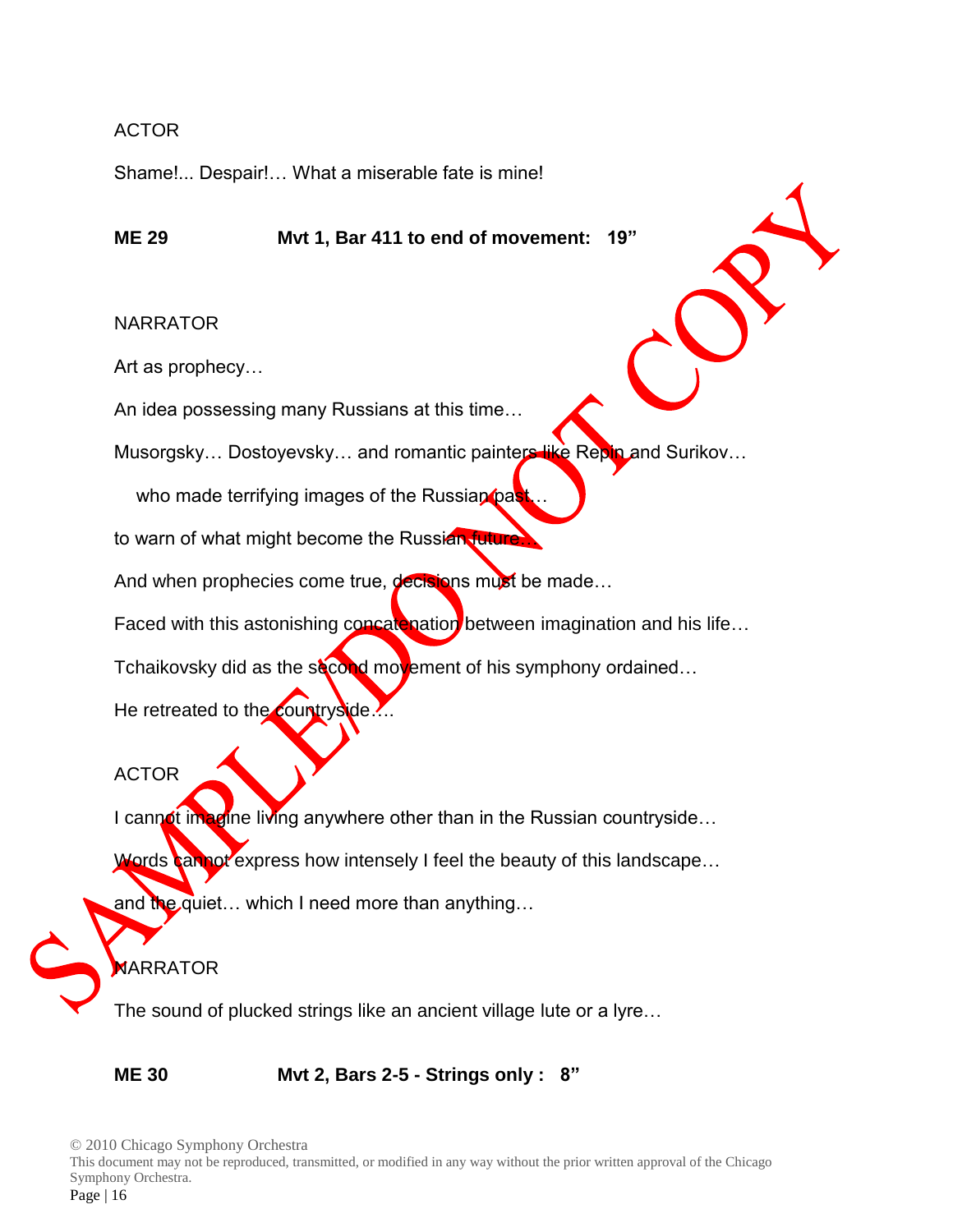Floating above, a solitary song…

The oboe suggests the nasal melancholy of a peasant instrument…

**ME 31 Mvt 2, Bar 1 to bar 21 tutti: 41"**

#### NARRATOR

Tchaikovsky could have had in mind a Russian folk-tung.

like this bride's lament... from a village wedding.

RE (Recorded example): Wedding lament:  $14$ 

#### **NARRATOR**

But he could have been thinking of music neither folk nor Russian... Schumann...

**ME 32 Schumann Erste Verlusst , Manuscript score: 15"** 

**NARRATOR** 

There are other secrets here...

Mvt 2 Bar 1 to bar 2 – Oboe only, SLOWLY: 3"

NARRATOR

Those opening notes… recall the first movement… and the waltz…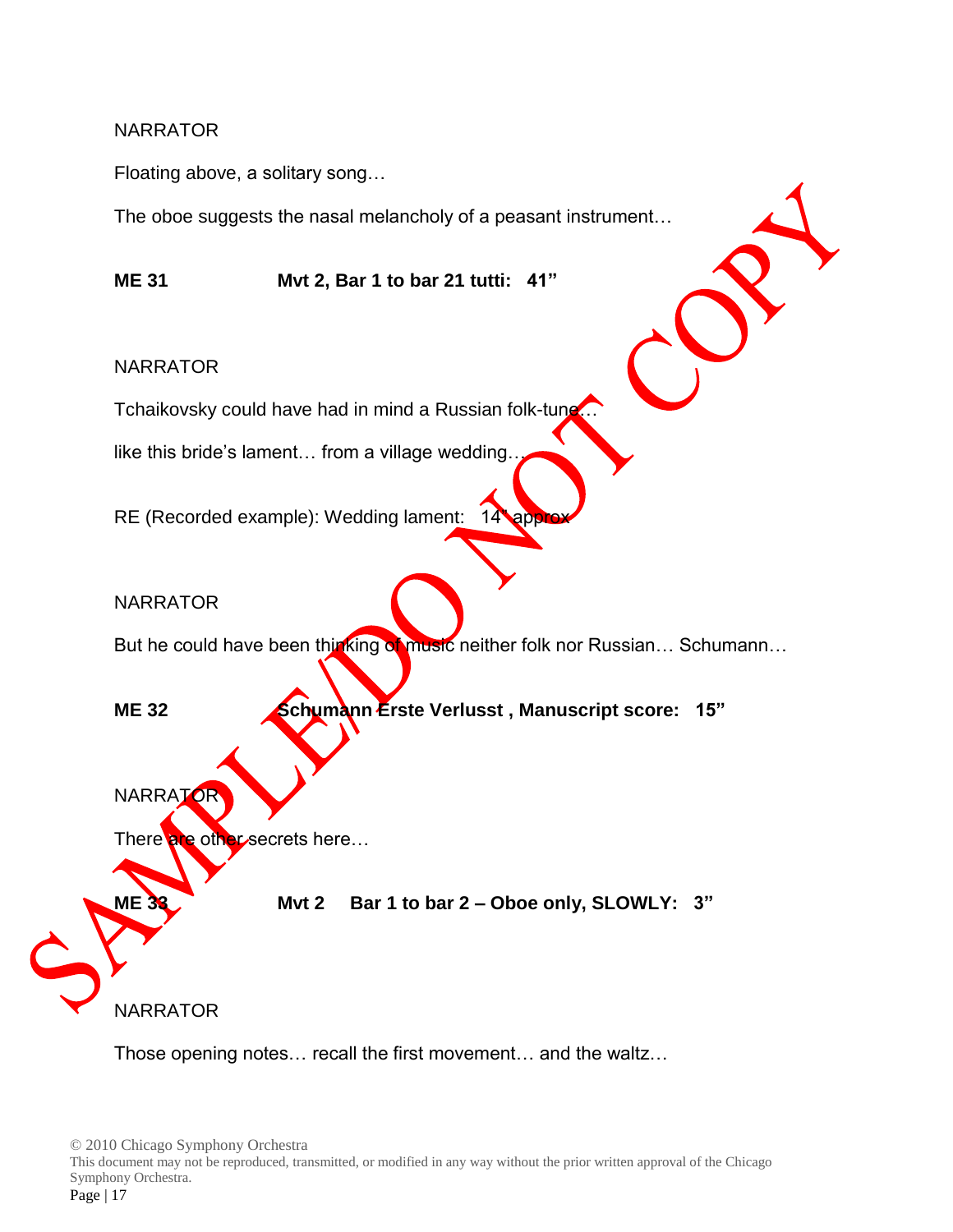**ME 34 Mvt 1, Bar 27 to bar 29: 5"**

#### **NARRATOR**

We hear an echo of the romantic ballroom from the city...

in the endless Russian landscape…

**ME 35 Mvt 2, Bar 41 to bar 49: 18"**

NARRATOR

New rhythms… more country dance than waltzes for the aristocracy…

**ME 36 Mvt 2, Bar 50 to bar 51 (downbeat): 3"**

**NARRATOR** 

Soon we hear scraps of other things we've heard before... the Fate motif...

ACTOR

**NARRATOR** 

The seed of everything that follows!

**ME 37 Mvt 2, Bar 53 to bar 75: 35"** 

New rhythms produce new melodies… a swaying harvest song…

Tolstoy's 'Anna Karenina' was finished in the same year as this symphony…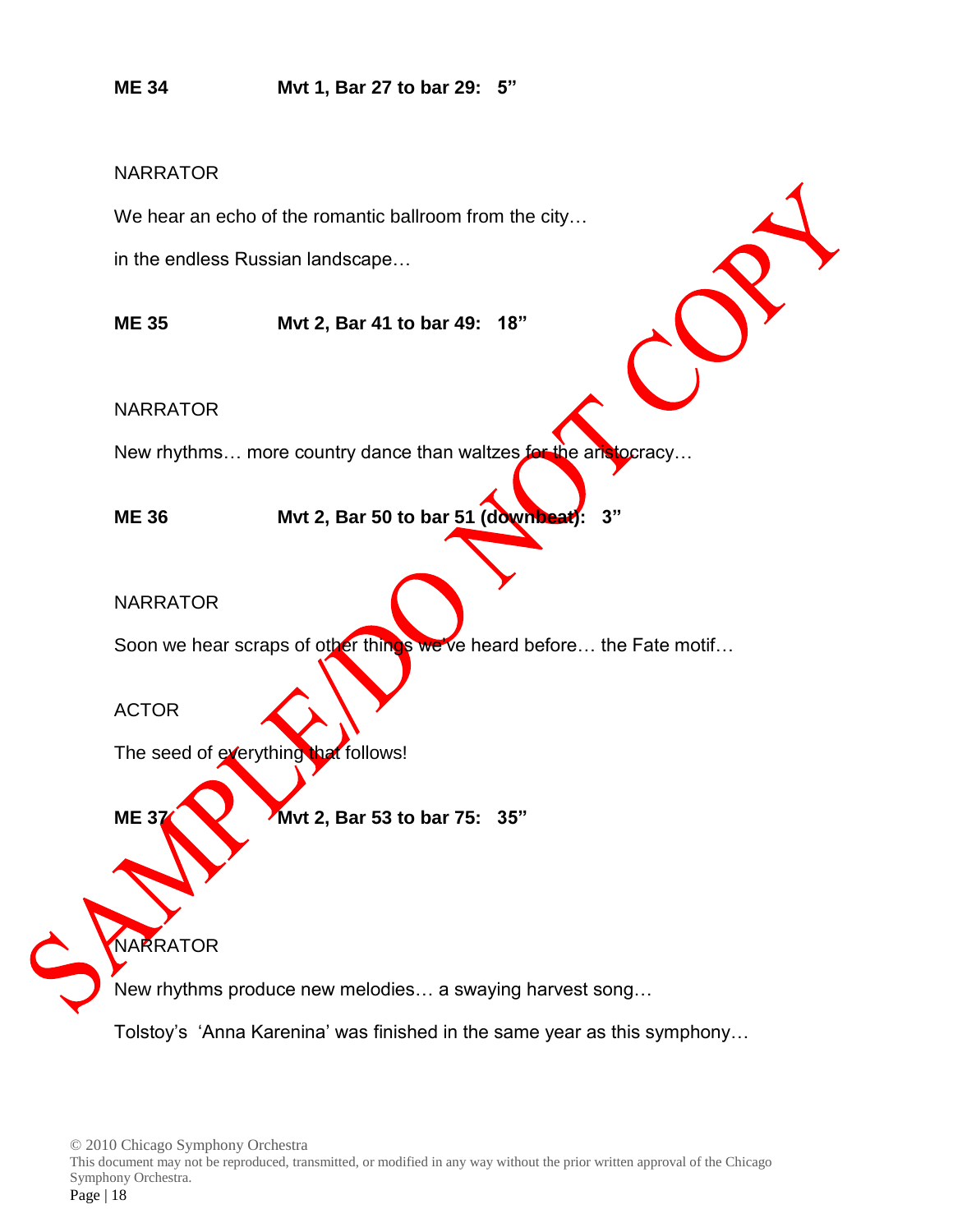### ACTOR

The longer Levin mowed the field, the more he felt those moments of oblivion…

when his arms no longer swung the scythe…

but the scythe itself gave motion to his body…

**ME 38 Mvt 2, Bars 126-133: 12"**

#### NARRATOR

Again… the past is not forgotten…

**ME 39 Mvt 1, Example 34 repeated: 5"**

#### NARRATOR

As in a nightmare…

the village dance erupts with memories  $\alpha$  the ballroom waltz...

and trumpets warning us of Fate…

**ME 40 Mvt2, Bar 150 to bar 173 (end of bar): 53"** 

**NARRATOR** 

In the **first movement**, the composer was lulled into the sweetness of a dream...

which he called 'fantasies'...

**ME 41 Mvt 1, Bar 115 to bar 118 – Woodwind only: 11"**

#### NARRATOR

In the countryside… those same 'fantasies' become the sound of birds…